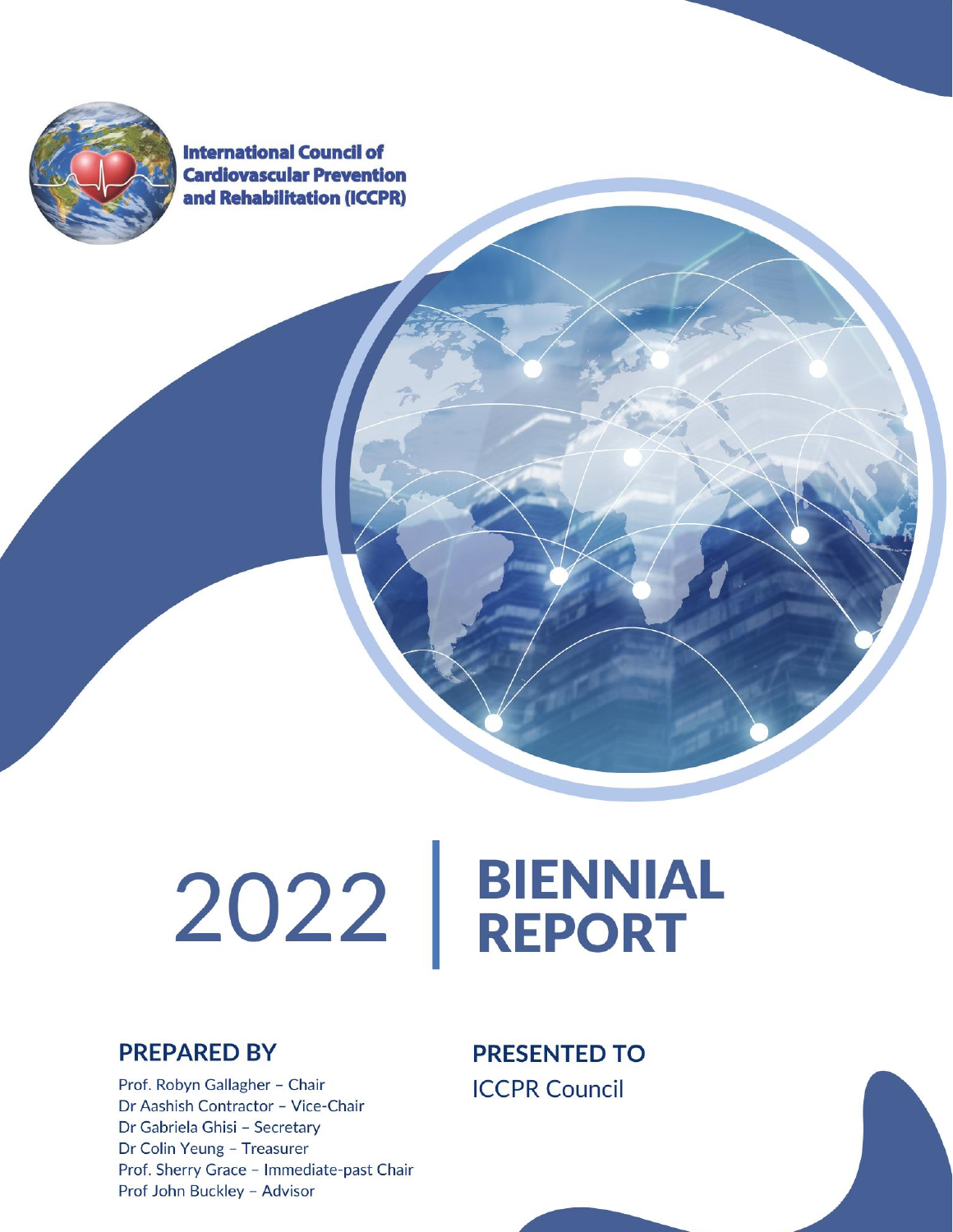# **INDEX**

| Executive officers' acceptance of this report15 |  |
|-------------------------------------------------|--|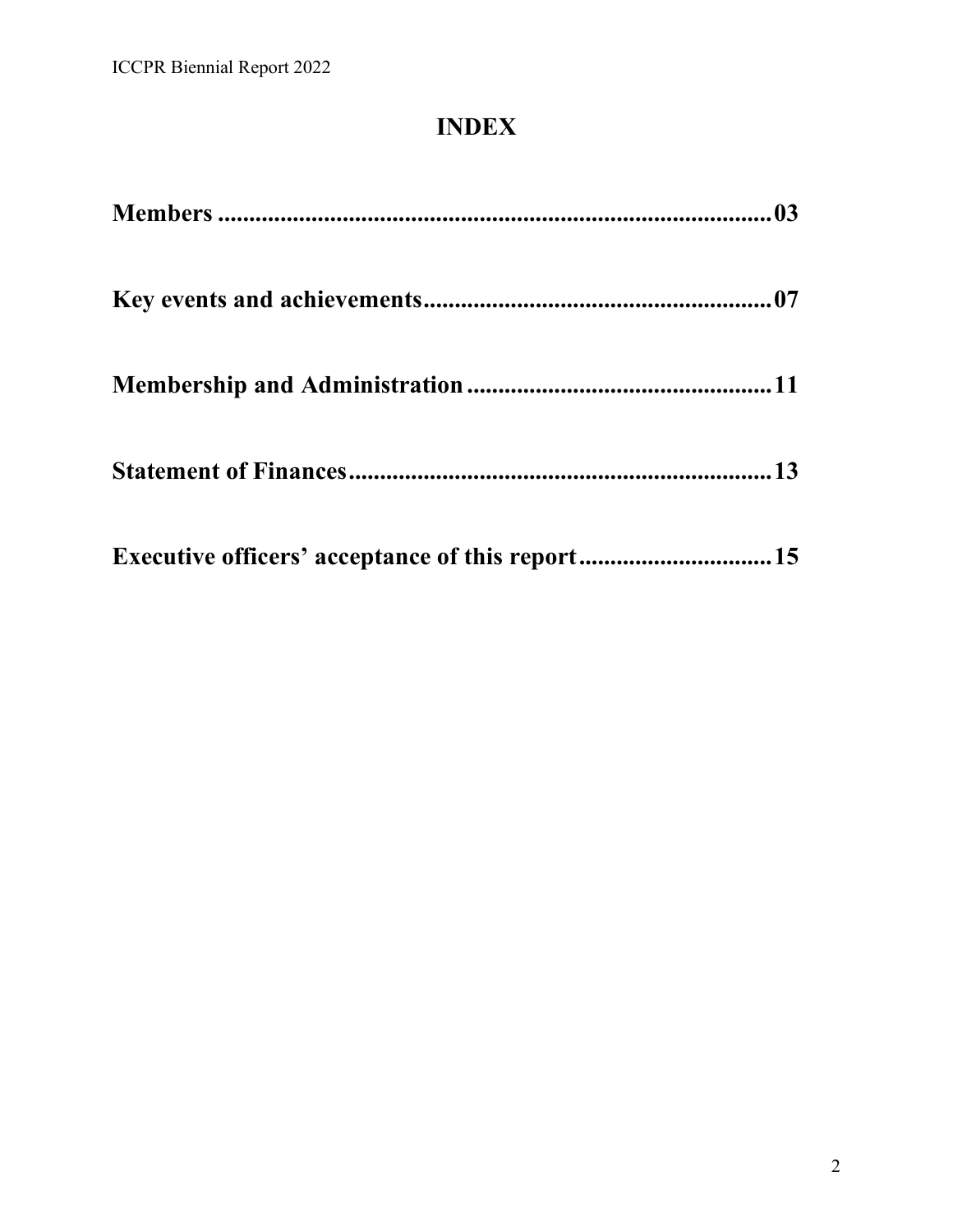## **Members**

There are currently 42 association members (3 foundation members, 9 full members with voting rights and 30 associate members who don't vote) as well as 16 individual friends.

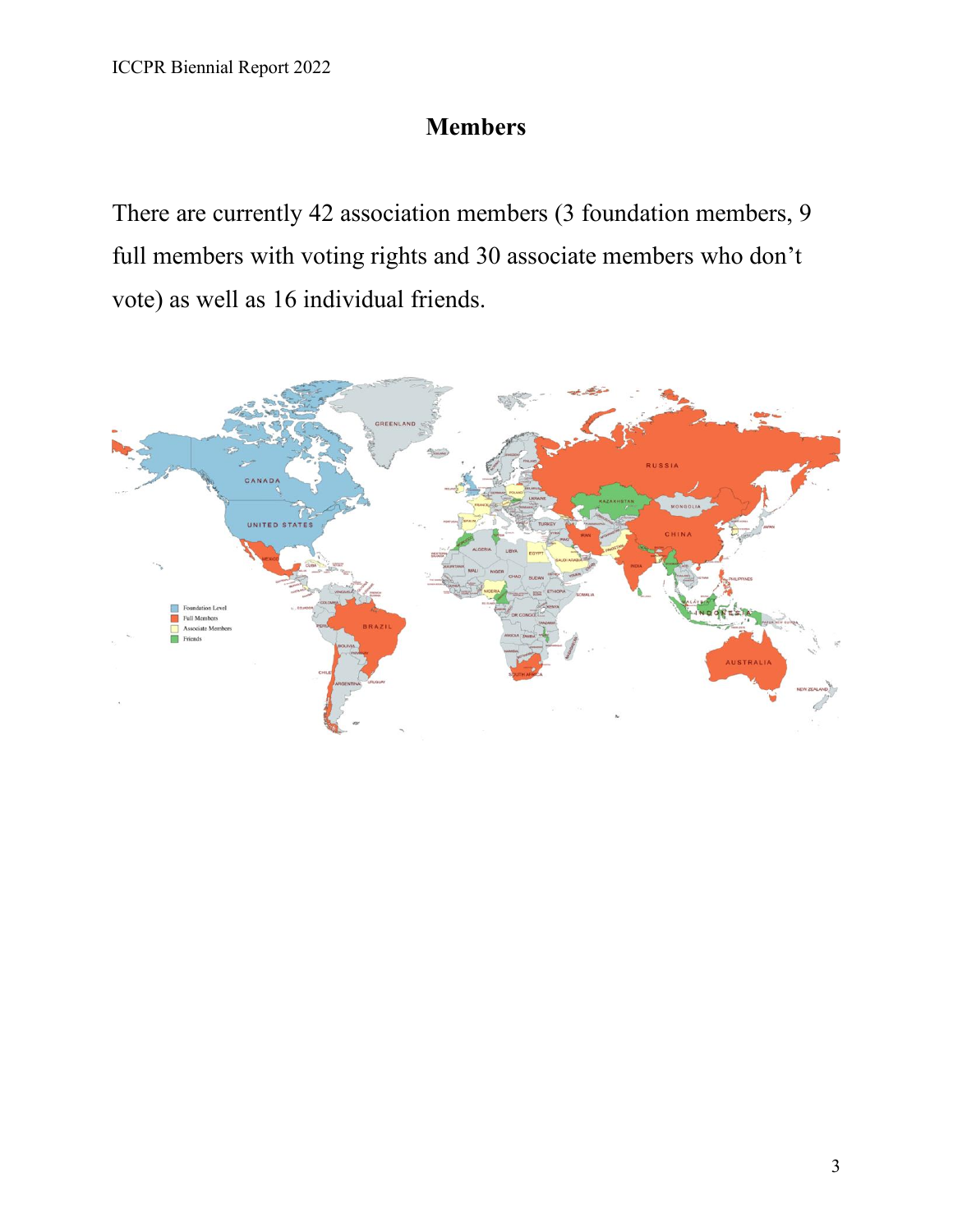# Table 1: List of ICCPR's Association Members, their representatives and inception date

|                | <b>Association Members</b>                                                                   | <b>Current Council Nominee</b>               | <b>Inception Date</b> |
|----------------|----------------------------------------------------------------------------------------------|----------------------------------------------|-----------------------|
| 1              | American Association of Cardiovascular and Pulmonary<br>Rehabilitation (AACVPR)              | Anne Gavic-Ott                               | December/2012         |
| $\overline{2}$ | Australian Cardiovascular Health and Rehabilitation Association<br>(ACRA)                    | Robyn Gallagher                              | December/2012         |
| 3              | African Heart Network                                                                        | Ms. Christelle Crickmore                     | April/2016            |
| 4              | The American Society of Preventive Cardiology (ASPC)                                         | Thomas Barringer                             | December/2012         |
| 5              | Brazilian Physiotherapy Society of Cardiorespiratory<br>(ASSOBRAFIR)                         | Giuliano Gardenghi                           |                       |
| 6              | Austrian Working Group on Out-Patient Cardiac Rehabilitation                                 | Josef Niebauer                               | March/2018            |
| 7              | British Association of Cardiovascular Prevention and Rehabilitation<br>(BACPR)               | John Buckley, Susan Dawkes                   | December/2012         |
| 8              | <b>Bangladesh PT Association</b>                                                             | Jamal Uddin                                  | March/2018            |
| 9              | Brazilian Grp of CP & Metabolic Rehab; BSC (DERC)                                            | Artur Herdy                                  | December/2012         |
| 10             | Canadian Association of Cardiovascular Prevention and<br>Rehabilitation (CACPR)              | Sherry Grace, Colin Yeung,<br>Gabriela Ghisi | December/2012         |
| 11             | China Heart Federation Cardiovascular Disease Prevention and<br>Rehab Professional Committee | Ding Rongjing / Mary Yin                     | February/2013         |
| 12             | Cuban Society CR / Latin American Council for CR Prev & Rehab                                | Eduardo Rivas-Estany                         |                       |
| 13             | <b>Egypt Heart Foundation</b>                                                                | Wael Safwat                                  |                       |
| 14             | Association Francophone de Cardiologie Preventive<br>Warner Mampuya                          |                                              | March/2014            |
| 15             | Georgian Association of Cardiovascular Prevention and<br>Rehabilitation                      | Lela Maskhulia                               |                       |
| 16             | Grupo Latinoamericano de Trabajo en Prevencion y Rehabilitacion<br>Cardiaca.                 | Francisco Jimenez-Lopez                      | October/2013          |
| 17             | Heart & Stroke Foundation of Barbados                                                        | Fiona Anthony                                |                       |
| 18             | Heart Friends Around the World<br>K. Naveed Siddiqui                                         |                                              | May/2014              |
| 19             | Irish Association of Cardiac Rehabilitation, Ireland                                         | Sophie Charles                               | December/2012         |
| 20             | Iranian Heart Foundation<br>Nizal Sarrafzadegan                                              |                                              | December/2012         |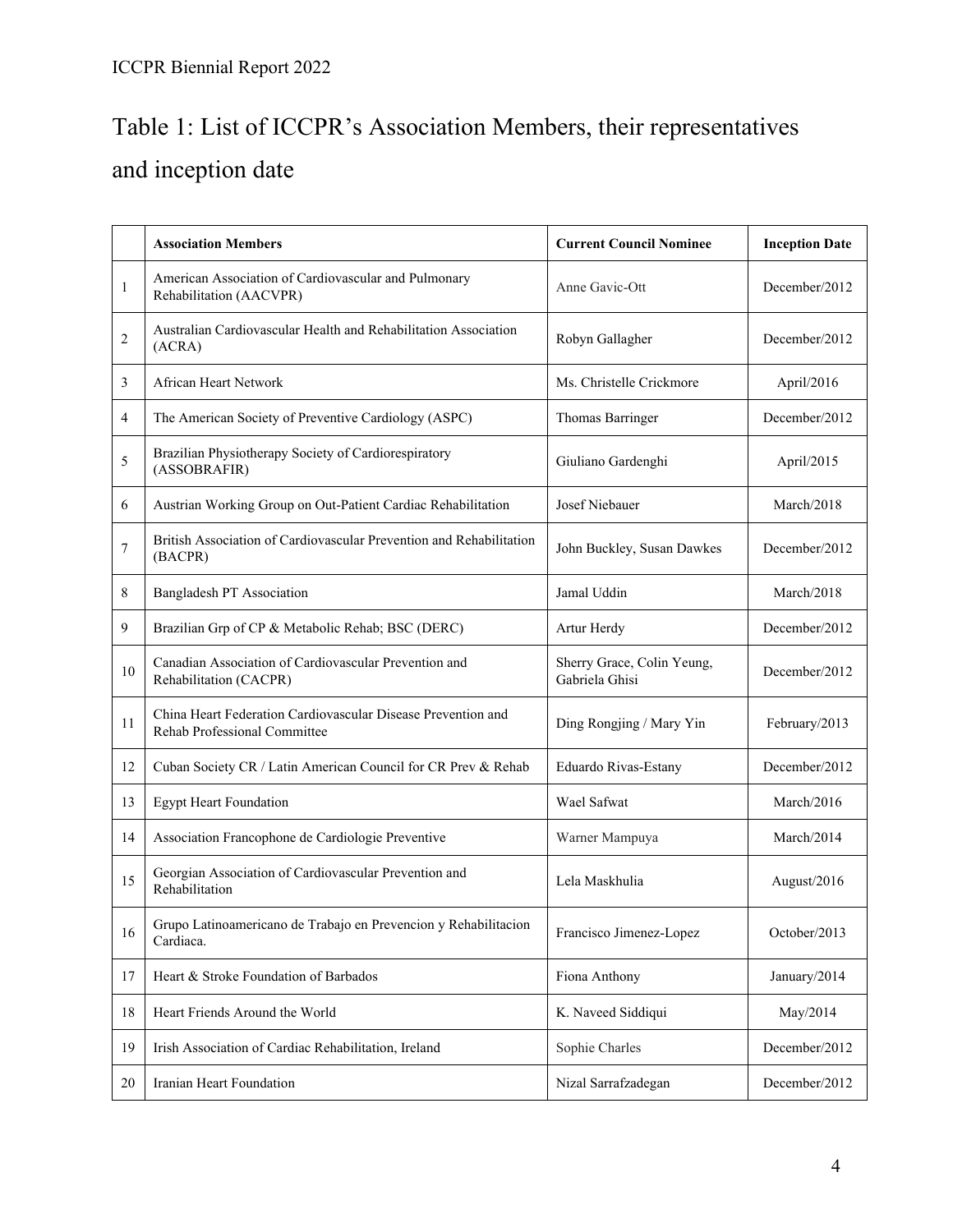#### ICCPR Biennial Report 2022

| 21     | Mexican Society for Heart Care                                                                                                                                 | Jorge A. Lara Varga           |               |
|--------|----------------------------------------------------------------------------------------------------------------------------------------------------------------|-------------------------------|---------------|
| 22     | New Zealand Cardiovascular Prevention and Rehabilitation Group<br>(NZCPR)                                                                                      | Cate Shepherd                 | July/2013     |
| 23     | Nigerian Heart Foundation                                                                                                                                      | Kingsley Akinroye             | October/2013  |
| 24     | Nigeria Cardiopulmonary Physiotherapy Association                                                                                                              | Jibril Muhammed               | October/2018  |
| 25     | National Society for Prevention of Heart Disease and Rehabilitation<br>Aashish Contractor<br>(NSPHERE) in India                                                |                               | December/2012 |
| 26     | Philippines Heart Association                                                                                                                                  | Benjamin Quito                | August/2016   |
| 27     | Russian National Society of Preventive Cardiology                                                                                                              | Nana Pogosova                 | December/2013 |
| $28\,$ | Saudi Group of Cardiovascular Prevention and Rehabilitation<br>(SGCPR)                                                                                         | Raghdah Aljehani              |               |
| 29     | Singapore Heart Foundation                                                                                                                                     | Tee Joo Yeo                   | March/2014    |
| 30     | Spanish Society of Cardiopulmonary Rehabilitation<br>(SORECAR)                                                                                                 | Marta Supervia Pola           | July/2019     |
| 31     | South African Sports Medicine                                                                                                                                  | Wayne Derman/ Martin Heine    | April/2014    |
| 32     | Taiwan Academy of Cardiovascular and Pulmonary Rehabilitation<br>(TACVPR)                                                                                      | Ssu-Yuan Chen                 | June/2018     |
| 33     | The European Society of PRM (ESPRM) - Special Interest<br>Milica Lazovic, Marta Supervia<br>Scientific Committee - Persons with Cardiovascular Disease<br>Pola |                               | January/2018  |
| 34     | Cardiac Rehabilitation and Exercise Physiology Section of the<br>Polish Cardiac Society                                                                        | Agnieszka Mawlichanów         |               |
| 35     | Dan Lackland<br>World Hypertension League                                                                                                                      |                               | October/2013  |
| 36     | Australian Centre for Heart Health                                                                                                                             | Alun Jackson                  |               |
| 37     | San Francisco VA Health Care System                                                                                                                            | Mary Whooley                  | January/2020  |
| 38     | Korean Academy of CardioPulmonary Rehabilitation Medicine                                                                                                      | Chul Kim                      | March/2020    |
| 39     | Asociacion Costarricense de Cardiología                                                                                                                        | Thelma Sanchez                | March/2020    |
| 40     | Association/Society: Pakistan Society of Physical Medicine and<br>Rehabilitation (PSPMR)                                                                       | Prof. Dr. Nabila Najam Soomro | August/2020   |
| 41     | Chilean Society of Kinesiology in Cardiology and Cardiovascular<br>Surgery                                                                                     | Maria Jose Oliveros           | July/2021     |
| 42     | National Institute for Prevention and Cardiovascular Health                                                                                                    | Jennifer Jones                | February/2022 |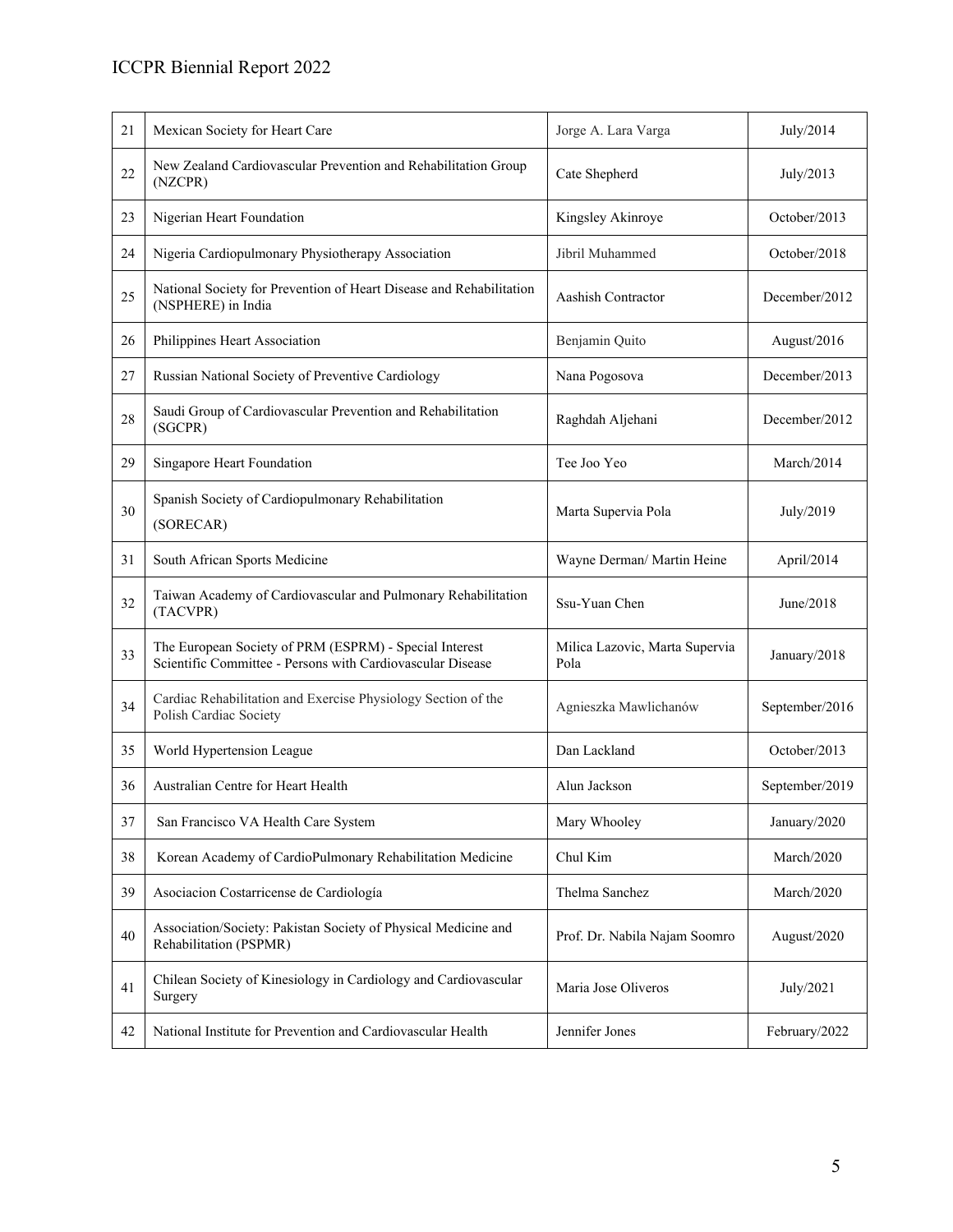# Table 2: List of ICCPR's Friends, their countries and inception date

|    | <b>ICCPR's Friends</b>  | Country           | <b>Inception Date</b> |
|----|-------------------------|-------------------|-----------------------|
| 1  | <b>Boukhris Marouen</b> | Tunisia           | March/2018            |
| 2  | <b>Stefan Farsky</b>    | Slovak Republic   | March/2018            |
| 3  | Meliani Hafid           | Morocco           | March/2018            |
| 4  | Basuni Radi             | Indonesia         | March/2018            |
| 5  | Ahmad Salman            | Kuwait            | March/2018            |
| 6  | Jong Seng Khiong        | Brunei Darussalam | March/2018            |
| 7  | Sumana Baidya           | Nepal             | March/2018            |
| 8  | Karam Adawi             | Qatar             | March/2018            |
| 9  | Jacqueline Hol          | Curacao           | June/2018             |
| 10 | Etienne Ngeh Ngeh       | Cameroon          | September/2019        |
| 11 | Farzana Amir            | Pakistan          | September/2020        |
| 12 | Walimuni Abeysekera     | Sri Lanka         | December/2020         |
| 13 | Myat Bhone Aung         | Myanmar           | December/2020         |
| 14 | Arkhat Rakhimov         | Kazakhstan        | January/2021          |
| 15 | Kim Leong               | Malaysia          | January/2021          |
| 16 | Alice Namanja           | Malawi            | January/2022          |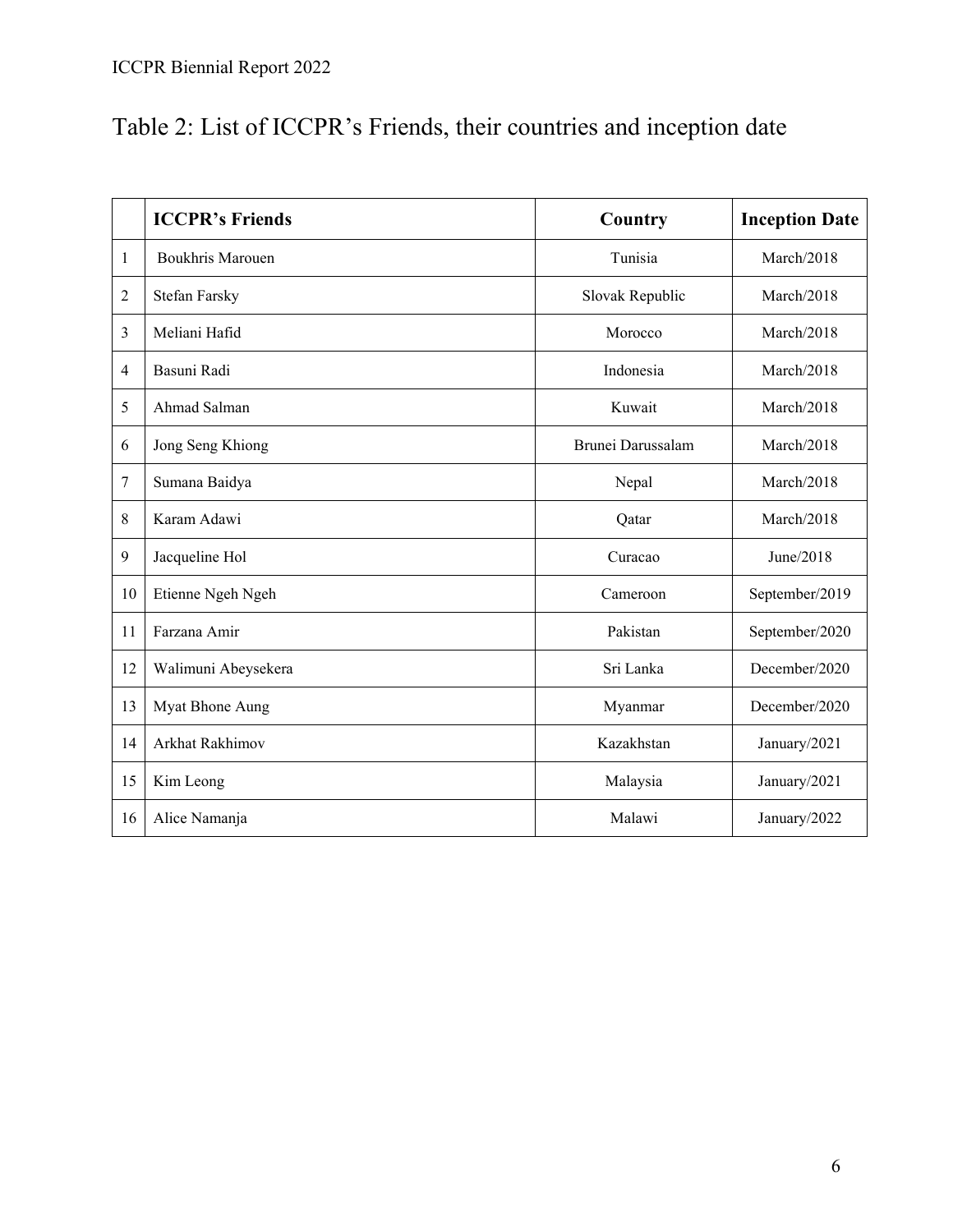#### **Key events and achievements 2020-2022**

#### **1. Education events**

In response to the COVID pandemic and impact of restrictions on cardiac rehabilitation worldwide, ICCPR responded by providing free webinars to upskill staff and provide alternative education to in-person events. These included Cardiac Rehabilitation and COVID-19 Impact (April 24th, 2020), Delivery of Cardiac Rehabilitation during COVID-19: Lessons learned (April 29th, 2021), International Cardiac Rehabilitation Registry Demo and Program Certification Overview (November 15<sup>th</sup>, 2021) and ICCPR's Greatest Hits (March 24<sup>th</sup>, 2022). Webinars were delivered by world leaders but also included early presenters. Webinars reached a total registration of approximately 850 and recordings are available on our website at: [https://globalcardiacrehab.com/webinars.](https://globalcardiacrehab.com/webinars) In addition to these webinars the quality and quantity of CR resources is now substantial and we advertise many events and conferences on our website. Look out for them on our calendar at:<https://globalcardiacrehab.com/Conferences>

## **2. Cardiac Rehabilitation Foundations Certificate (CRFC) for healthcare professionals/trainees**

To date, 1325 professionals have completed the program from around the world (from 23 countries). A Chinese translation was launched. A thorough update of all modules, videos and the final exam has just been finalized and we are relaunching the CRFC at the AGM May 2022. We are very excited that 20 scholarships have been provided for the CRFC by the Australian SOLVE-CHD team led by Prof Julie Redfern. The first round of applications is due May 29<sup>th</sup>, 2022 and successful applicants will be announced June 23rd, 2022. More information at: <https://globalcardiacrehab.com/event-4735434>

#### **3. ICCPR's Global Cardiac Rehab Audit**

More data flowed from this first-ever global audit of CR availability and services in which many in the ICCPR community engaged, and the 18 publications can be found here: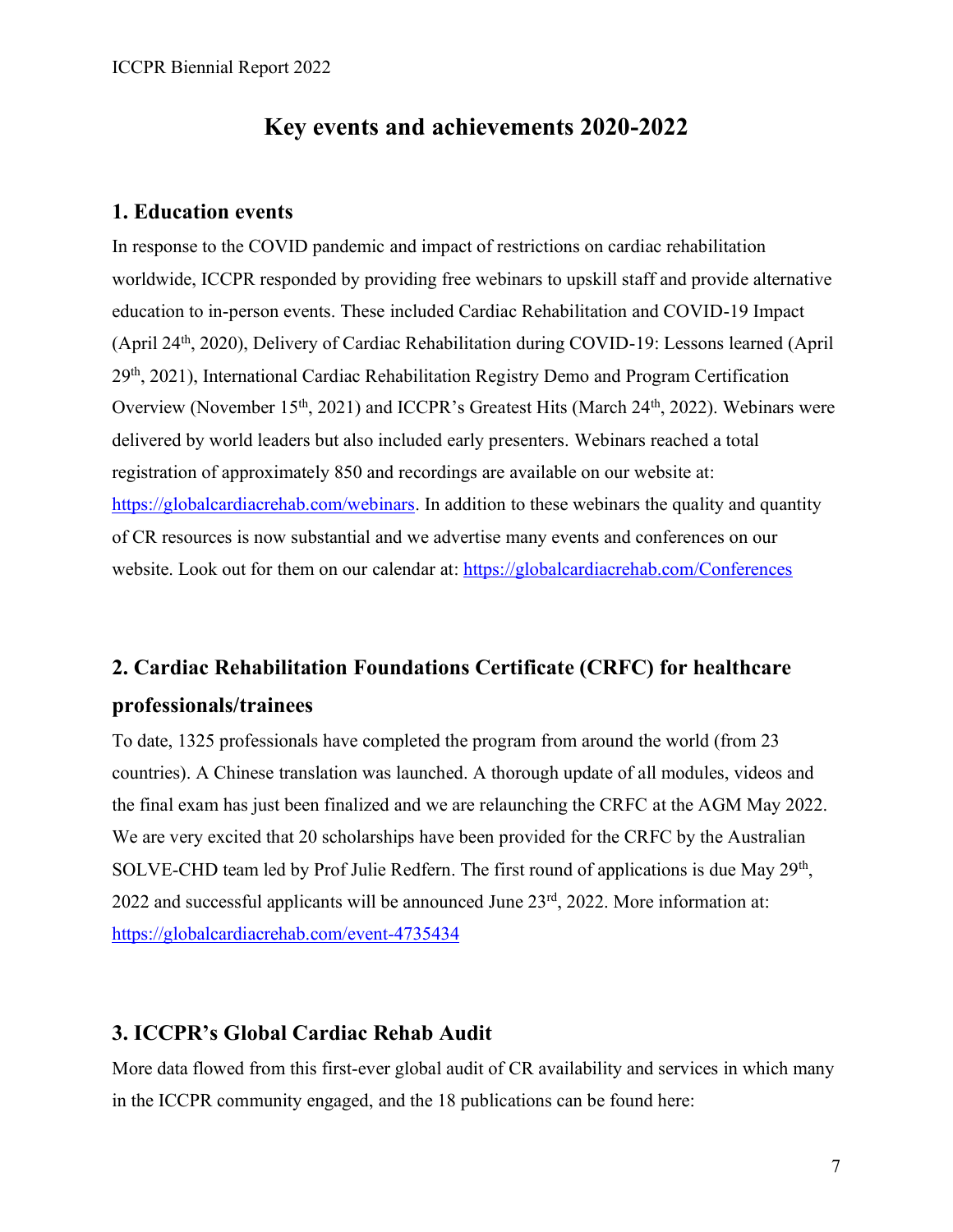[https://globalcardiacrehab.com/Global-CR-Program-Survey.](https://globalcardiacrehab.com/Global-CR-Program-Survey) An infographic highlighting CR density and unmet need will be published in the Journal of Cardiopulmonary Rehabilitation and Prevention this summer, to raise awareness on where CR is needed most.

In response to the COVID pandemic and impact of restrictions, ICCPR conducted the most inclusive worldwide survey on delivery (1062 participants, 70/111 countries providing CR) by building from the global audit. The results enabled the very targeted education webinar (see point 1) and were published in Global Heart see: [https://pubmed.ncbi.nlm.nih.gov/34211829.](https://pubmed.ncbi.nlm.nih.gov/34211829) Results documented the mass closings on CR programs, and ICCPR will aim to repeat the Global Audit after the pandemic to re-ascertain capacity.

#### **4. Building knowledge to support global cardiac rehabilitation**

ICCPR executive contributed to knowledge dissemination through presenting two well-received global cardiac rehab symposia for AACVPR in October 2021 and a session for BACPR also in October 2021. We used the AACVPR sessions to promoted development of cardiac rehab providers through including novice speakers from lower-resourced settings.

Another important equity endeavour has been ICCPR's Women-focused cardiac rehab Clinical Practice Guideline led by Exec Board Members Sherry Grace and Gabriela Ghisi. It is soon to be available on our website alongside a host of women-specific resources at [https://globalcardiacrehab.com/Women-Focused-CR-CPG.](https://globalcardiacrehab.com/Women-Focused-CR-CPG)

#### **5. Contribution to policy**

Several executive and member associations representatives were involved in WHO's Package of Rehabilitation Interventions in each of the technical

[\(https://academic.oup.com/eurjpc/article/27/9/912/5924913?login=true\)](https://academic.oup.com/eurjpc/article/27/9/912/5924913?login=true), development and review groups, as described here https://www.who.int/activities/integrating-rehabilitation-intohealth-systems/service-delivery/package-of-interventions-for-rehabilitation. While there have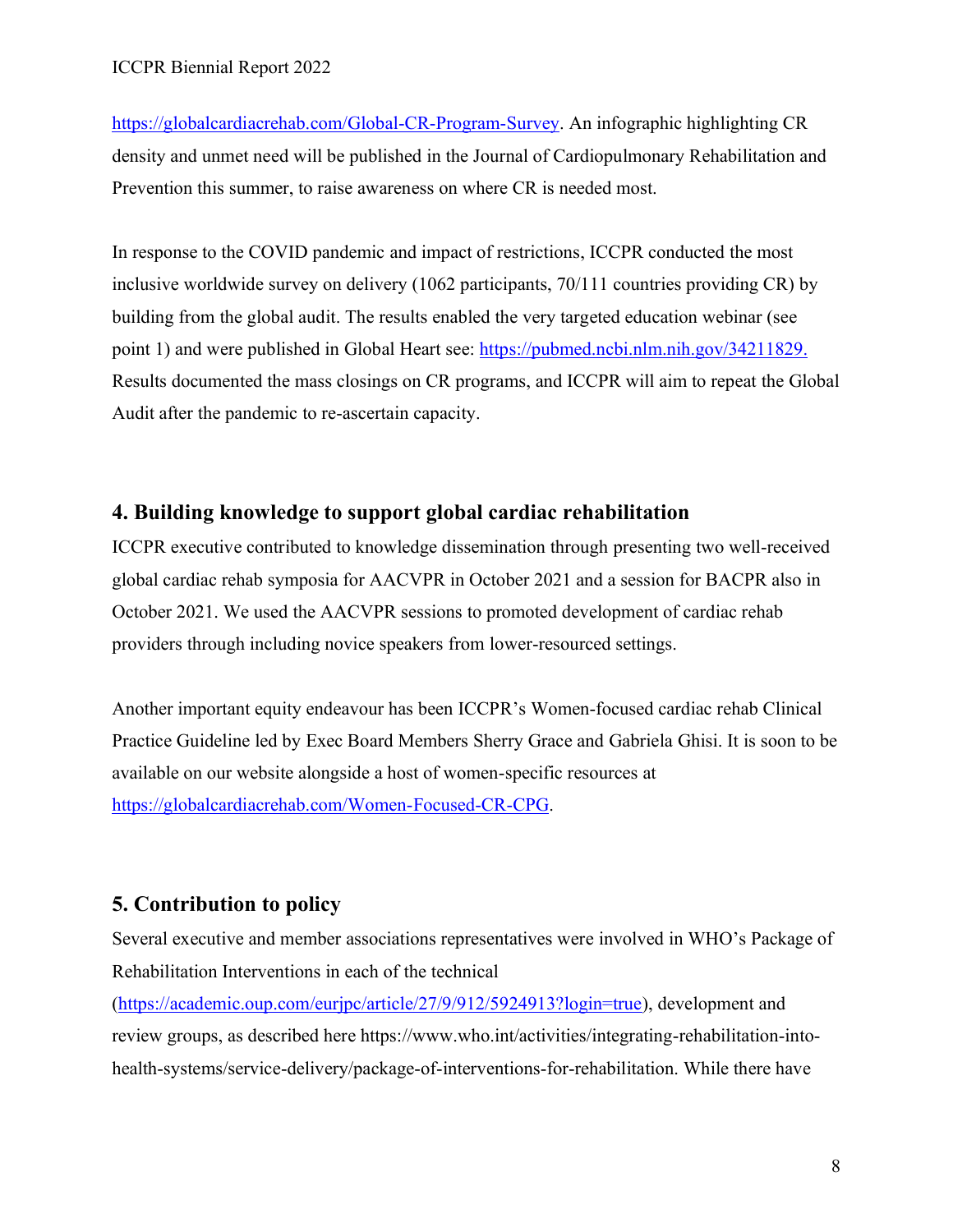been delays in release due to COVID-19, it should be brought to the World Health Assembly this year for approval and implementation. ICCPR remains available to support evaluation!

#### **6. Promoting Cardiac Rehabilitation Quality**

A fundamental component of ICCPR's work has been the development and October 2021 launch of the International Cardiac Rehabilitation Registry (ICRR). Led by Professor Sherry Grace and ICCPR friend Prof Karam Turk-Adawi, the ICRR has rigorous data collection methods developed using a global Delphi method

[\(https://globalheartjournal.com/article/10.5334/gh.1091/\)](https://globalheartjournal.com/article/10.5334/gh.1091/), and in-built features to make it easy for programs to be a part. Programs can compare their quality to other programs anonymously on 12 key quality indicators in real-time. Other advantages to being a part of the registry include access to program data as well as individualized patient lay summaries. CR programs are encouraged to join (there is no cost); find details here:

[https://globalcardiacrehab.com/ICRR\\_sites.](https://globalcardiacrehab.com/ICRR_sites) To date there are programs in Mexico, Qatar, Iran, Pakistan and India participating in a pilot study, with over 25 programs currently soliciting approval to get started. ICCPR is grateful to the many members of our community who serve on the ICRR committees to support the success of this important initiative.

In an associated endeavour, ICCPR is now providing Program Certification (https://globalcardiacrehab.com/Program-Certification). Registry data are used, followed by a 2 hour virtual site assessment. The first program to be certified is Tabba Heart Institute in Pakistan, and that will be celebrated with the ICCPR community soon. A pilot will continue with 3-4 more sites this year. Get your program ICCPR certified!

#### **7. Online surveys for patients**

In addition to these quality endeavours, ICCPR provides online surveys for patients to complete related to CR Information Needs and CR attendance barriers – available in English, Portuguese, Chinese and free to all on our website at: https://globalcardiacrehab.com/For-Patients. Respondents receive mitigation suggestions for their top barriers, and are directed to online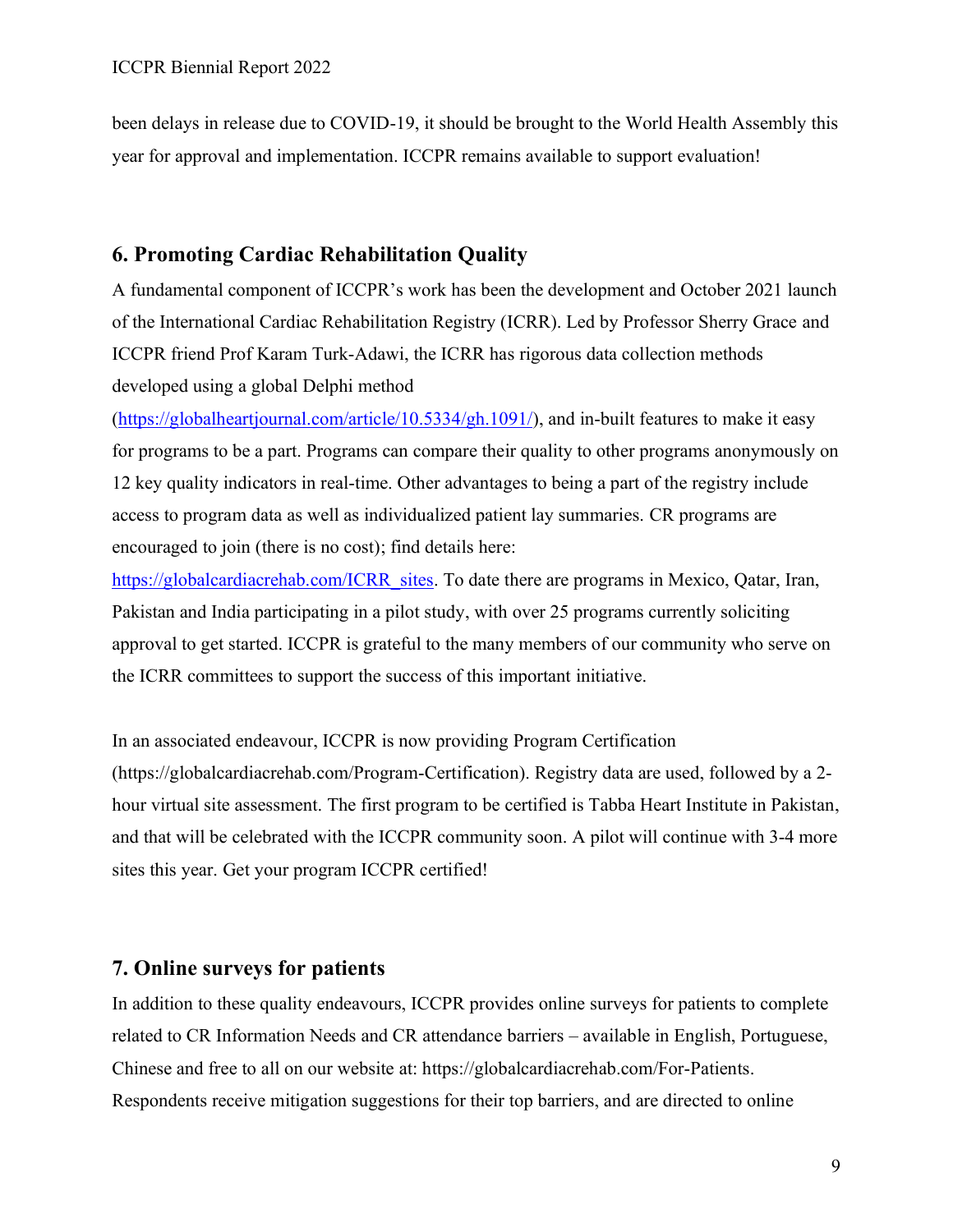patient-centred and evidence-based information for their top needs. CR programs are invited to partner with ICCPR by encouraging use of the surveys in their patients, so you can learn about the top barriers and information needs in your patients; we hope to support quality initiatives based on the results. Research ethics approval has been secured, and programs that collaborate will be invited to co-author eventual dissemination of the findings in academic journals. Contact [sgrace@yorku.ca](mailto:sgrace@yorku.ca) to express your interest and learn more.

#### **8. More Resources**

Many more resources screened and provided from our members are also available on our website: [https://globalcardiacrehab.com/CR-Resources.](https://globalcardiacrehab.com/CR-Resources) This includes lists of current CR guidelines, quality standards, top articles on CR benefits, tools to support greater CR use, and more.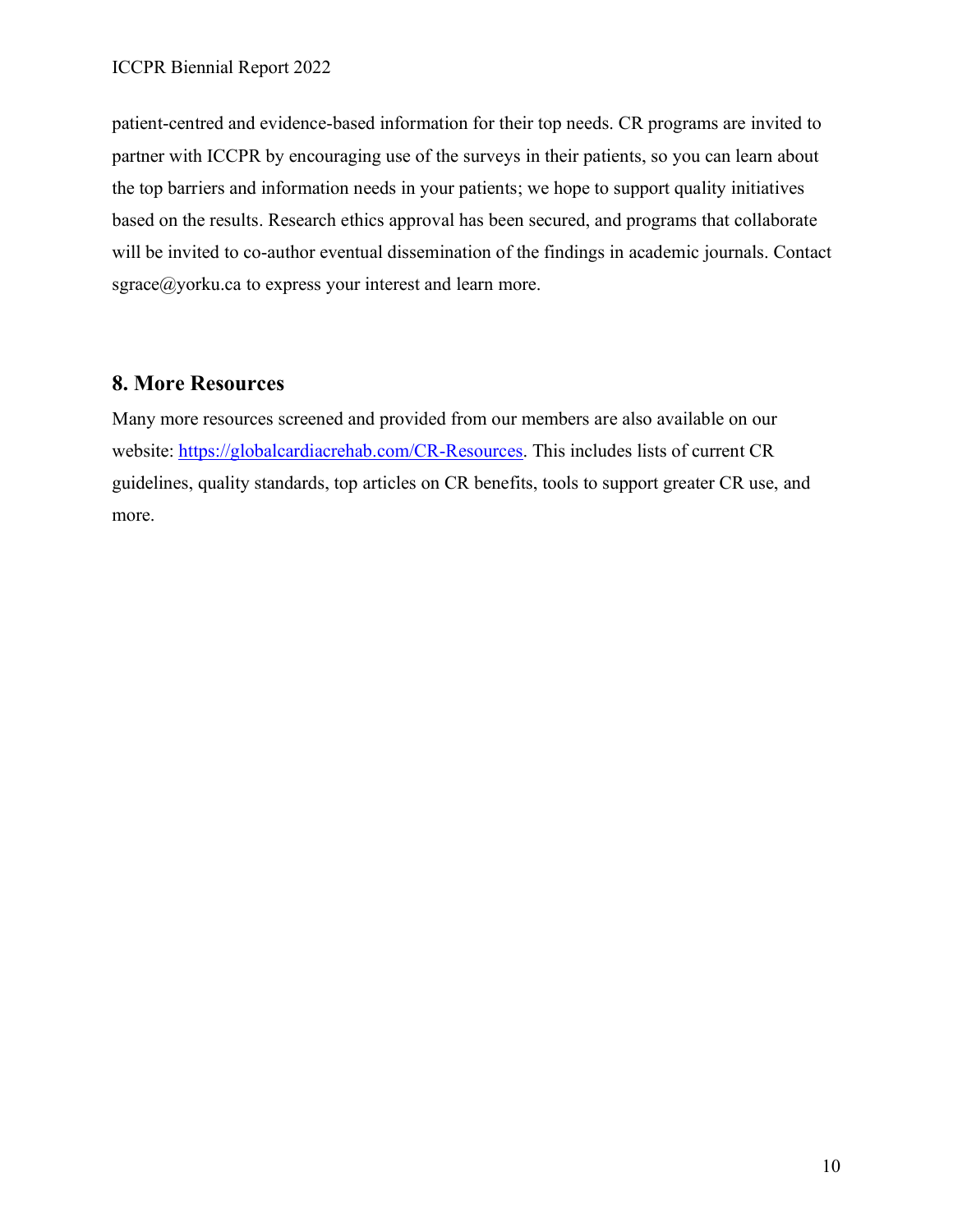### **Membership and Administration**

#### **Email Distribution List**

In December 2020, ICCPR has created a CR Program Email Distribution List, with the objective to disseminate information about Cardiovascular Prevention and Rehabilitation directly to interested programs globally. Members As of April 2022, there are **1951 contacts** in this list, of which 1891 are subscribers. In total, 18 campaigns were sent to the email list contacts since inception. Our members can solicit posting; policy is posted on our website: [https://globalcardiacrehab.com/resources/Documents/Policies/ICCPR%20Policy\\_email%20distri](https://globalcardiacrehab.com/resources/Documents/Policies/ICCPR%20Policy_email%20distribution%20list_v2.pdf) [bution%20list\\_v2.pdf](https://globalcardiacrehab.com/resources/Documents/Policies/ICCPR%20Policy_email%20distribution%20list_v2.pdf)

#### **Website visits**

Since January 2021, the globalcardiacrehab.com website has been visited by around **28,000 visitors** (around 1,750 per month), with **36,800+ pageviews**. The most viewed pages were the following: Certification, CR Guidelines, Training, ICRR (Registry), and For Patients. Most often, visitors of the website are from USA, Canada, United Kingdom and India, but there are visits from **162 countries**.

| All Users<br>100.00% Pageviews                               |                                    | + Add Segment                      |                    |              | Jan 1, 2021 - Apr 28, 2022 -   |
|--------------------------------------------------------------|------------------------------------|------------------------------------|--------------------|--------------|--------------------------------|
| Overview                                                     |                                    |                                    |                    |              |                                |
| VS. Select a metric<br>Pageviews<br>$\overline{\phantom{a}}$ |                                    |                                    |                    |              | Hourly<br>Day<br>Week<br>Month |
| • Pageviews                                                  |                                    |                                    |                    |              |                                |
| 3,000                                                        |                                    |                                    |                    |              |                                |
| 2,000                                                        |                                    |                                    |                    |              |                                |
| 1,000                                                        |                                    |                                    |                    |              |                                |
| $\overline{\phantom{a}}$                                     |                                    |                                    |                    |              |                                |
| March 2021                                                   | May 2021                           | <b>July 2021</b><br>September 2021 | November 2021      | January 2022 | March 2022                     |
|                                                              |                                    |                                    |                    |              |                                |
| Pageviews                                                    | <b>Unique Pageviews</b>            | Avg. Time on Page                  | <b>Bounce Rate</b> | % Exit       |                                |
| 36,830                                                       | 28,279                             | 00:01:51                           | 60.83%             | 52.29%       |                                |
| بالمطالب بمعد<br>بالمتفردة                                   | جبالونه جنب ويستعم<br>حملت كالمناب | angua administrativ basero         | سندر اعراز وال     | <del>=</del> |                                |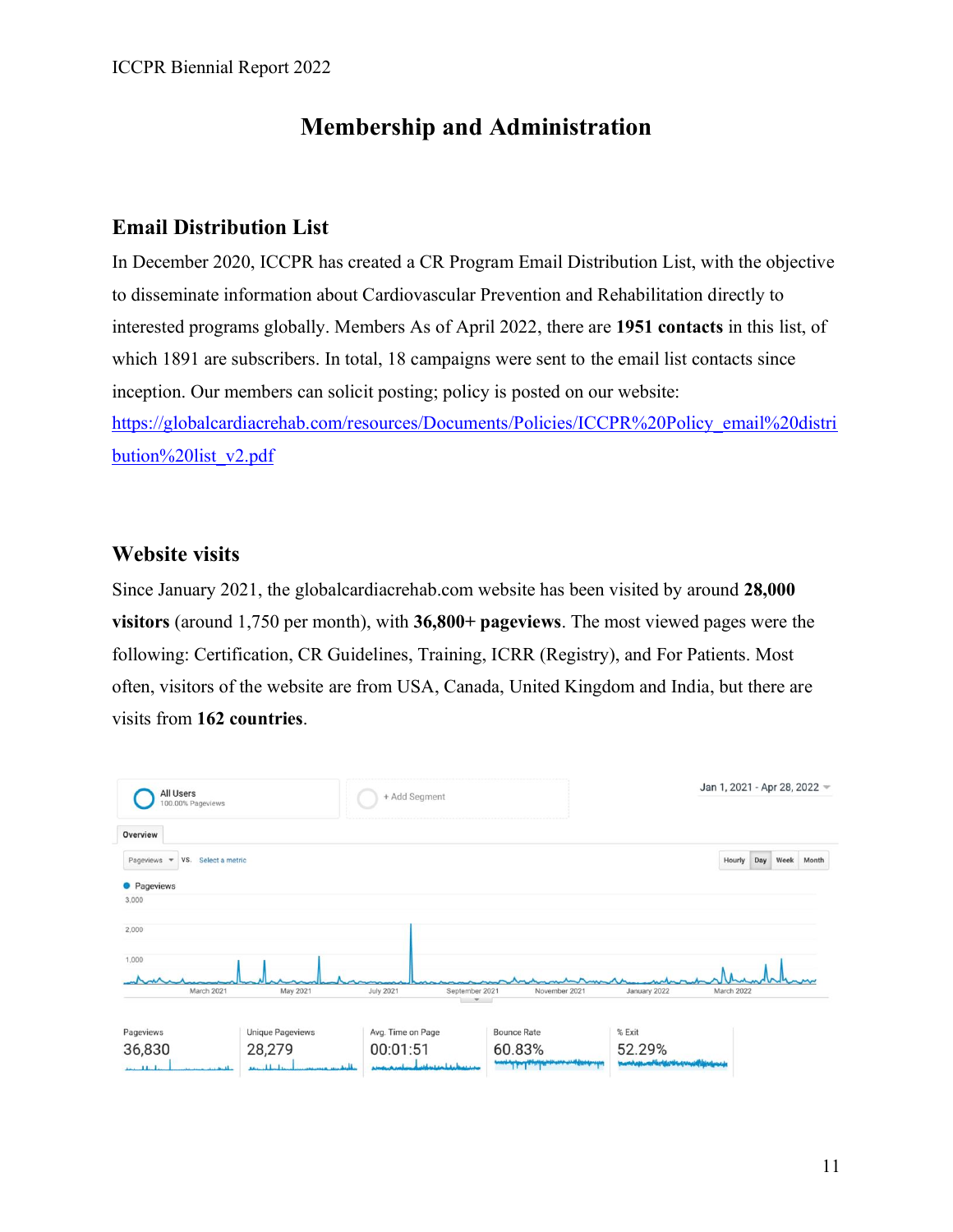## **Social Media Presence**

- [Twitter:](https://twitter.com/ICCPR_GlobalCR) 1,160 followers
- [Facebook:](https://www.facebook.com/International-Council-of-Cardiovascular-Prevention-and-Rehabilitation-1280815025396737) 948 followers
- [YouTube:](https://www.youtube.com/channel/UCHQPP6sDtH9zoXfzXN0kl3A) 87 subscribers, 3003 views in total
- [Instagram:](https://instagram.com/iccpr_crfc) 181 followers
- [TikTok:](https://www.tiktok.com/@iccpr_crfc?_d=secCgwIARCbDRjEFSACKAESPgo8Tf%2B%2B1VpMvIcFrjjXhmJFNYdWZYeqrvFUzSrXB9TR39ETAiT1dPZ6cKQyFp7CAXBh8gtOQ6a45PeiKNhNGgA%3D&checksum=4eac99a703b8af5f773d59a567cdb692353e7ead4745815a7d22fe2f6cbc4294&language=en&sec_u) 8 followers, 48 likes
- [LinkedIn:](https://www.linkedin.com/company/globalcardiacrehab/) 8 followers (start May 2022)

**Total number of people connected to ICCPR = 6,000**